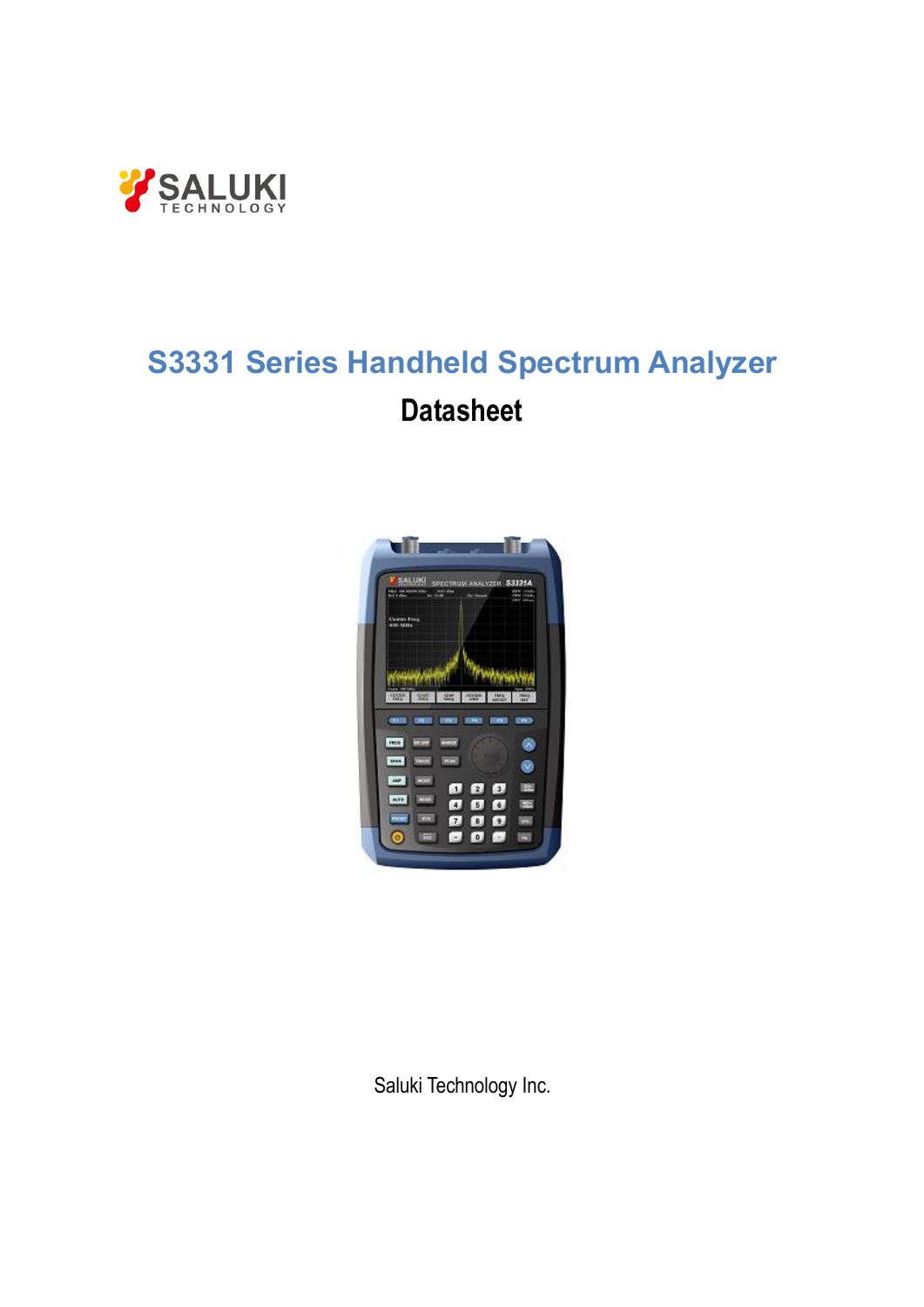



### **The document applies to the instruments of the following models:**

- S3331A handheld spectrum analyzer (9kHz 3.6GHz).
- S3331B handheld spectrum analyzer (9kHz 7.5GHz).

### **Standard Accessories of S3331 handheld spectrum analyzer:**

| Item           | <b>Name</b>                     | Qty  |
|----------------|---------------------------------|------|
|                | Main Machine                    | 1PC  |
| $\mathfrak{p}$ | <b>AC/DC Adaptor</b>            | 1 PC |
| 3              | Power Cord                      | 1PC  |
| $\overline{4}$ | <b>Built-in Lithium Battery</b> | 1PC  |
| 5              | Coaxial Adapter (SMA to N)      | 1PC  |
| $6\,$          | CD (manual, PC software)        | 1PC  |

## **Options of the S3331 handheld spectrum analyzer:**

| <b>Option No.</b> | <b>Item</b>                       | <b>Description</b>               |
|-------------------|-----------------------------------|----------------------------------|
| S3331-01          | <b>Backup Battery</b>             |                                  |
| S3331-02          | Portable soft package             |                                  |
| S3331-03          | <b>Field Strength Measurement</b> |                                  |
| S3331-04          | Directional Antenna               | Frequency range: 600MHz - 8GHz   |
| S3331-05          | <b>Omnidirectional Antenna</b>    | Frequency range: 300MHz - 7.5GHz |
| S3331-06          | Near Field Probe Kit              |                                  |
| S3331-07          | SWR Bridge                        | Frequency range: 10MHz - 3.6GHz  |
| S3331-08          | <b>USB Power Sensor</b>           | Frequency range: 10MHz - 6GHz    |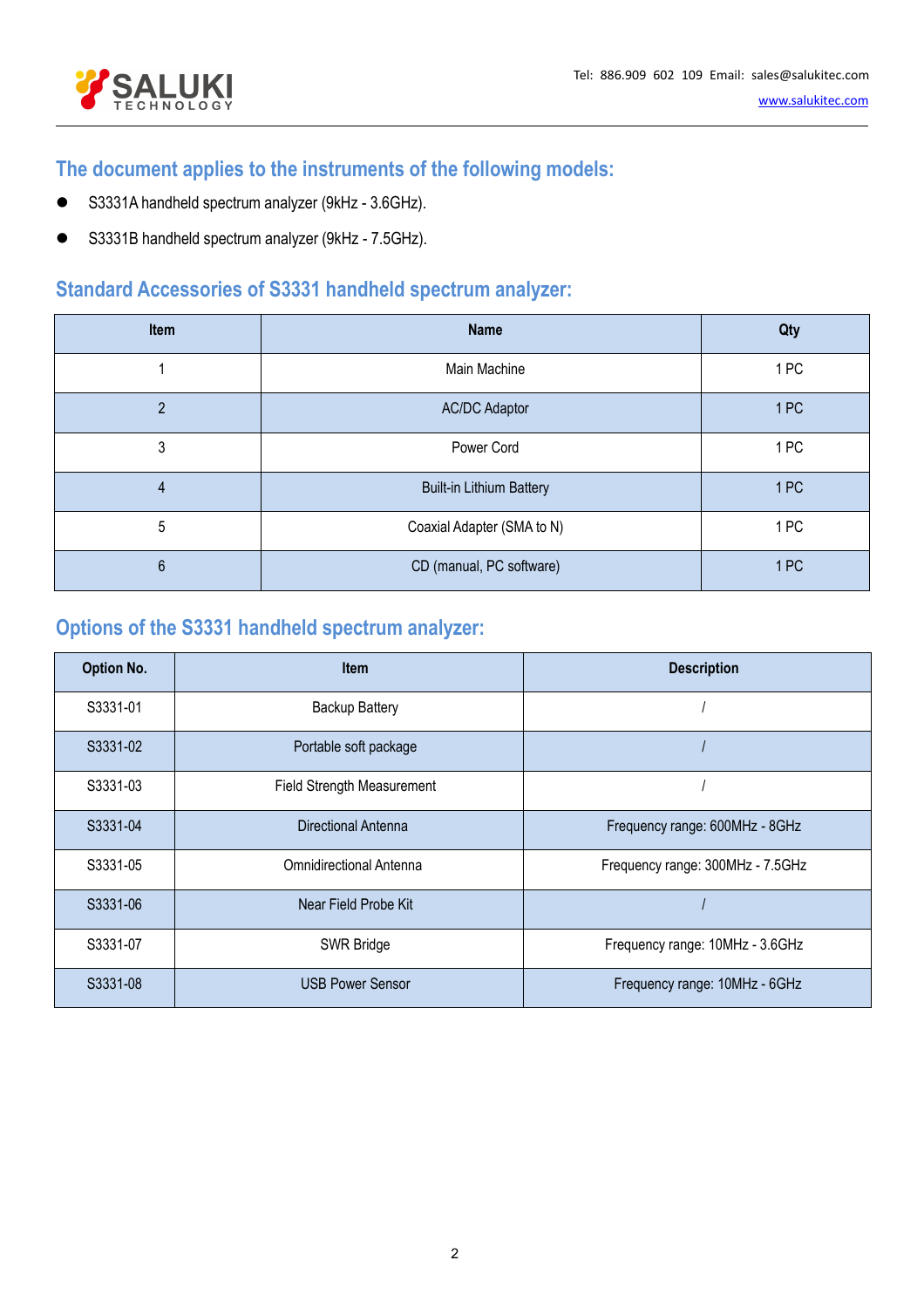

#### **Preface**

Thanks for choosing Saluki Technology Inc instrument. We devote ourselves to meeting your demands, providing you high-quality measuring instrument and the best after-sales service. We persist with "superior quality and considerate service", and are committed to offering satisfactory products and service for our clients.

#### **Document No.**

S3331-02-01

#### **Version**

Rev04 2019.05

Saluki Technology

#### **Authorization**

The information contained in this datasheet is subject to change without notice. The power to interpret the contents of and terms used in this Document rests with Saluki.

Saluki Tech owns the copyright of this datasheet which should not be modified or tampered by any organization or individual, or reproduced or transmitted for the purpose of making profit without its prior permission, otherwise Saluki will reserve the right to investigate and affix legal liability of infringement.

#### **Product Quality Assurance**

The warranty period of the product is 18 months from the date of delivery. The instrument manufacturer will repair or replace damaged parts according to the actual situation within the warranty period. The user should return the product to the manufacturer and prepay mailing costs. The manufacturer will return the productand such costs to the user after maintenance.

#### **Contacts**

| Service Tel: | 886.909 602 109                                    |
|--------------|----------------------------------------------------|
| Website:     | www.salukitec.com                                  |
| Email:       | sales@salukitec.com                                |
| Address:     | No. 367 Fuxing N Road, Taipei 105, Taiwan (R.O.C.) |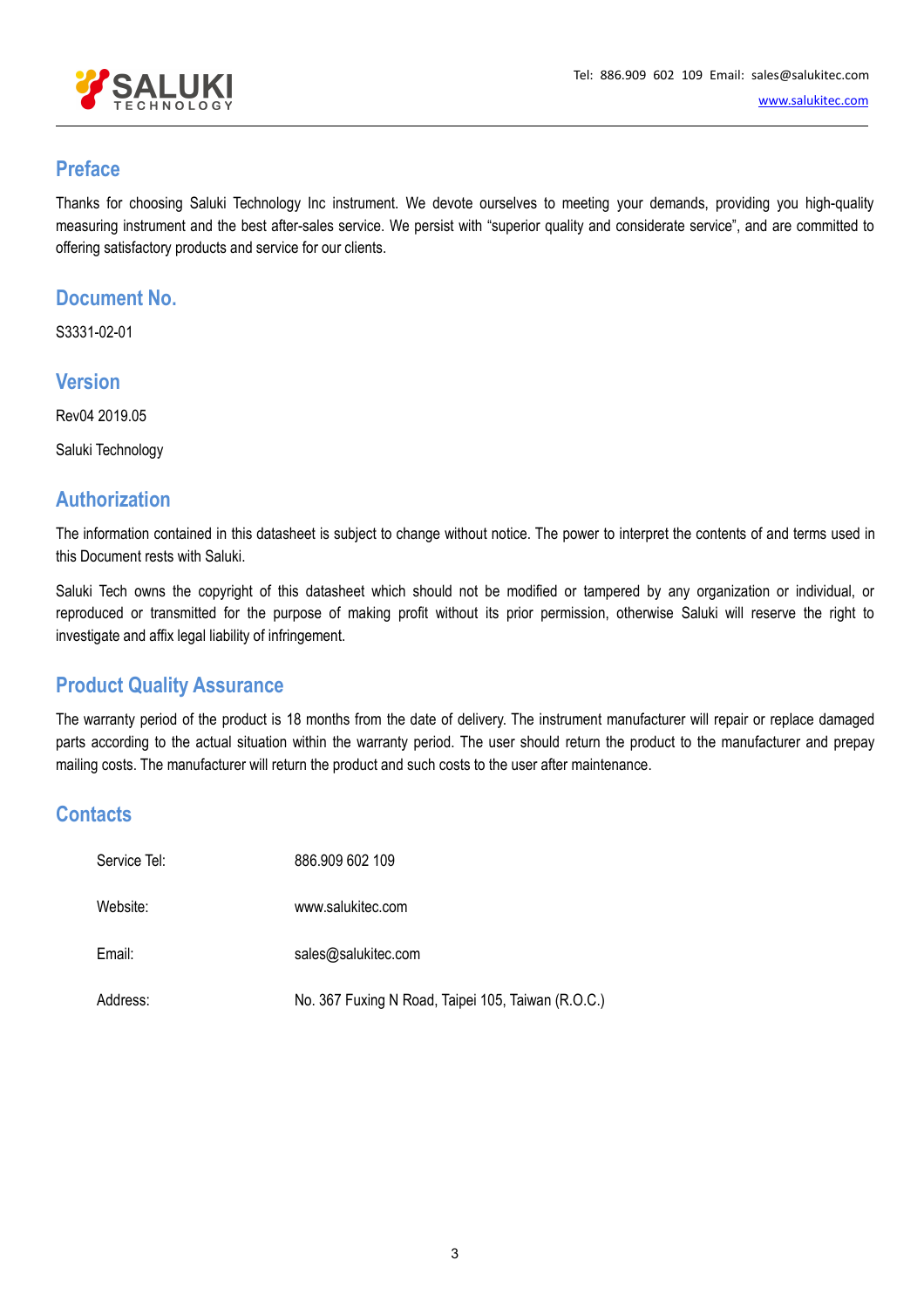

www.salukitec.com

# **Content**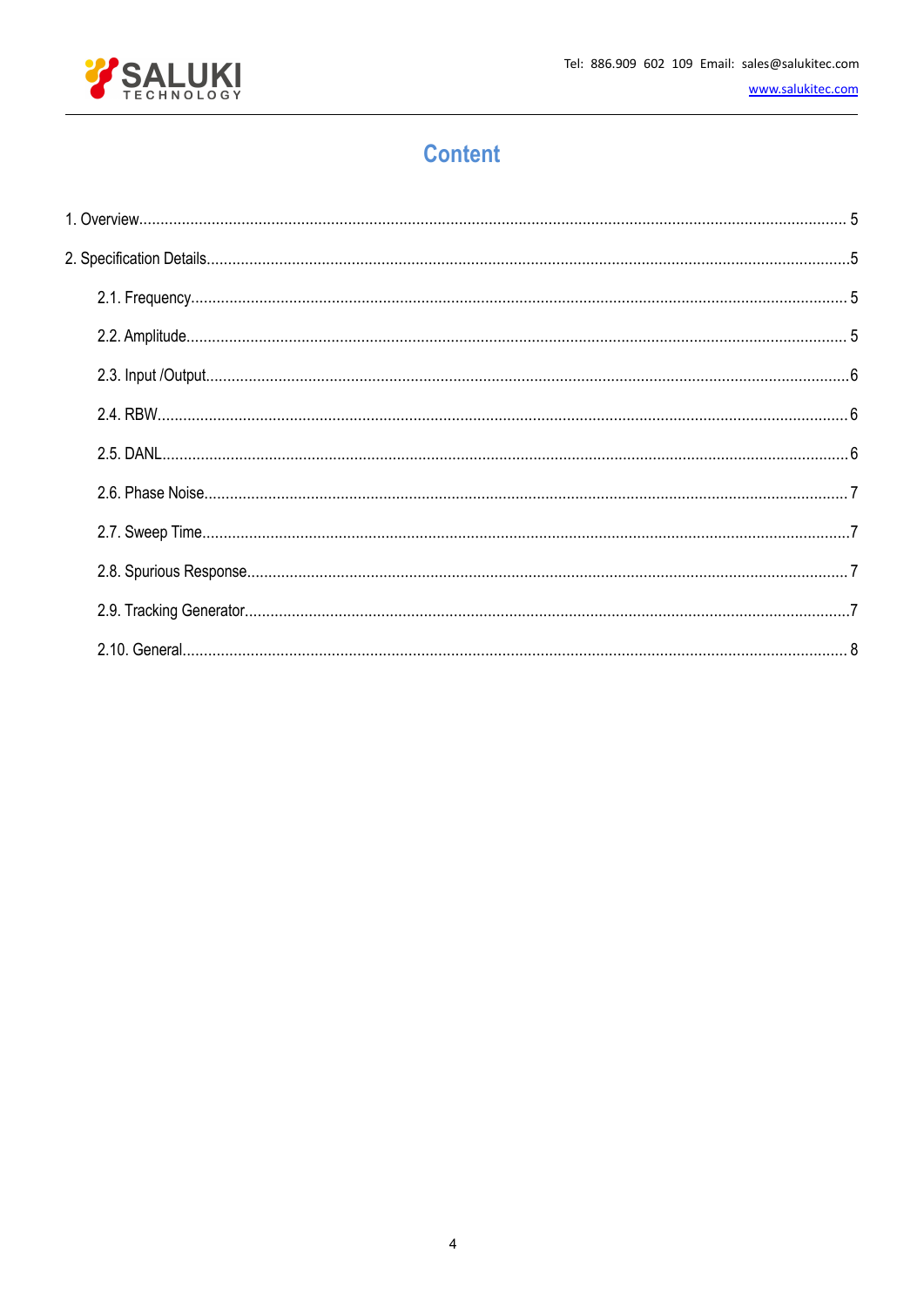

### <span id="page-4-0"></span>1. **Overview**

S3331 series handheld spectrum analyzer is designed for field use. It can be operated in field for 4 hours with battery power supply. Built-in options such as tracking sources, preamplifiers, field strength measurements, audio demodulation, and high-resolution bandwidth enable fast and reliable resolution of a wide range of routine measurement tasks. It also provides telecommunication ports such as USB and LAN for remote data collection and remote control. Using the standard SCPI command set, user can quickly set up and upgrade an integrated test system for measurement.

#### **Key Features**

- Frequency range: 9kHz 3.6GHz / 7.5GHz
- Resolution bandwidth: 1Hz -3MHz
- Sensitive, standard pre-amplifier, best DANL < -160dBm
- $\bullet$  Dedicated transient detection for fast capture of transient signals
- Low weight, small size, large bright screen, suitable for field use
- Standard LAN and USB interface, support SCPI
- Standard AM,FM demodulation functions
- Standard FFT 1Hz resolution bandwidth function
- Standard 1.5GHz / 3.2GHz tracking source function (1.5GHz for S3331A, 3.2GHz for S3331B)
- Support field strength measurement, Pass-fail, S11 and S21, channel measurement, etc. functions

# <span id="page-4-1"></span>2. **Specification Details**

#### <span id="page-4-2"></span>2.1.**Frequency**

|                              | <b>S3331A</b>                                                                            | <b>S3331B</b> |  |  |  |
|------------------------------|------------------------------------------------------------------------------------------|---------------|--|--|--|
| <b>Frequency range</b>       | $9kHz - 3.6GHz$<br>9kHz - 7.5GHz                                                         |               |  |  |  |
| <b>Resolution</b>            | 1Hz<br>1Hz                                                                               |               |  |  |  |
| Frequency readout accuracy   | ± (frequency indication × frequency reference+1% × span+10% × RBW+0.5 × [span/(number of |               |  |  |  |
|                              | sweep points-1)]+1Hz)                                                                    |               |  |  |  |
| <b>Aging Rate</b>            | $±1$ ppm/year                                                                            |               |  |  |  |
| <b>Temperature stability</b> | $\pm 0.5$ ppm (15°C ~ 35°C)                                                              |               |  |  |  |

### <span id="page-4-3"></span>2.2.**Amplitude**

| <b>COOOAA</b><br>53331A | S3331B |
|-------------------------|--------|
|                         |        |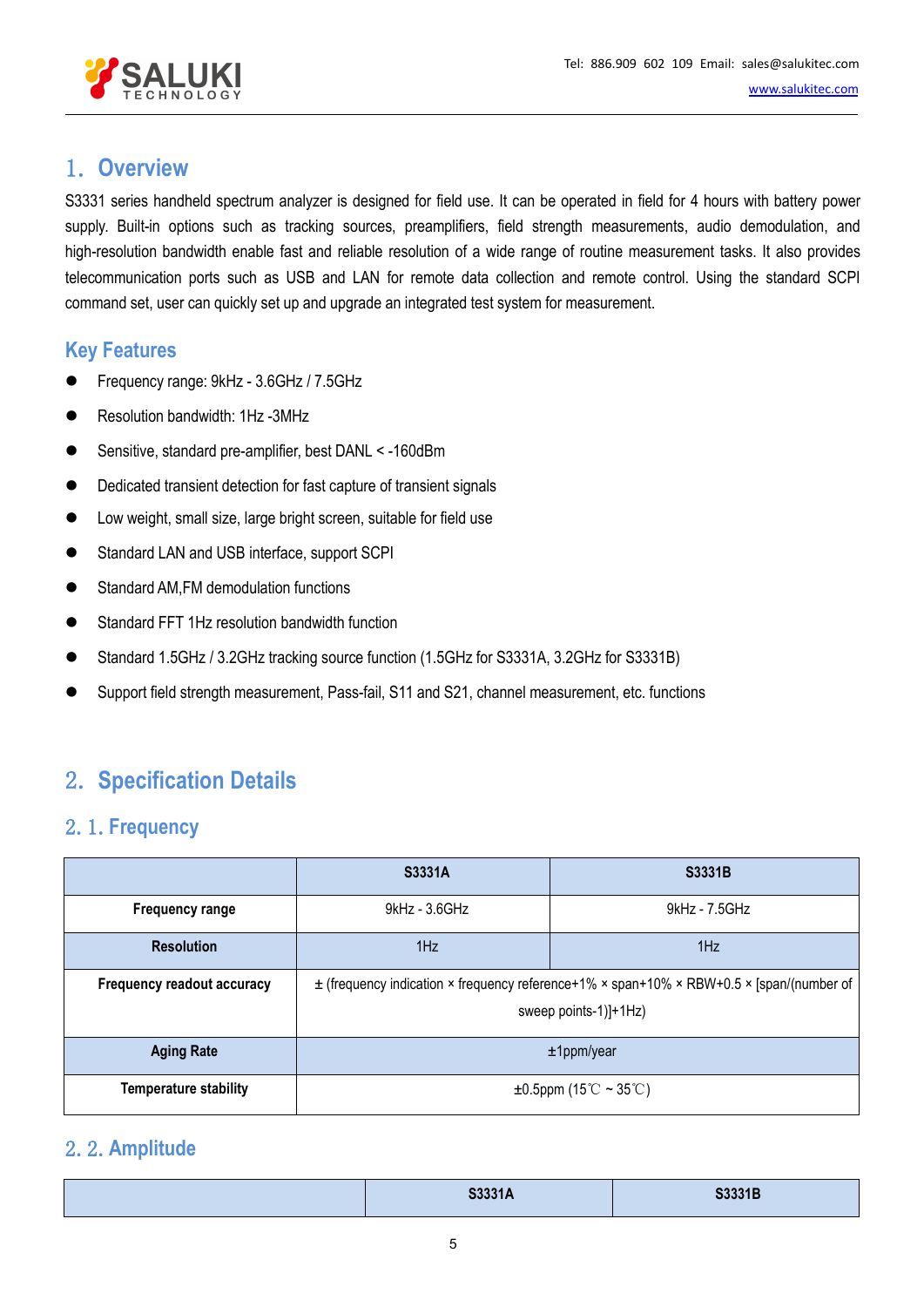

[www.salukitec.com](http://www.salukitec.com)

| Amplitude                              |                                          |                         |  |  |  |
|----------------------------------------|------------------------------------------|-------------------------|--|--|--|
| Measurement Range (fc≥10MHz)           | DANL to +27dBm                           | DANL to +20dBm          |  |  |  |
| <b>Maximum Safe Input Level</b>        | $+27$ d $Bm$                             | $+23$ dBm               |  |  |  |
| <b>Maximum DC Voltage</b>              | 50Vdc<br>50Vdc                           |                         |  |  |  |
| <b>Input Attenuator Range</b>          | 0 - 39dB, Steps of 3 dB                  | 0 - 30dB, Steps of 1 dB |  |  |  |
| 1dB compression                        | $+10$ dBm<br>$+7d$ Bm                    |                         |  |  |  |
| Amplitude Accuracy (20°C - 30°C)       |                                          |                         |  |  |  |
| Comprehensive amplitude accuracy (90%) | Input range: 0dBm to -50dBm, $\pm$ 1.5dB |                         |  |  |  |

# <span id="page-5-0"></span>2.3.**Input /Output**

|                        |                   | S3331A                            | S3331B               |  |  |
|------------------------|-------------------|-----------------------------------|----------------------|--|--|
| <b>RF Input/Output</b> |                   | Type -N female $(50\Omega)$       |                      |  |  |
| <b>USB</b>             |                   |                                   | USB 1.1 B, USB 2.0 A |  |  |
| LAN                    |                   | 10/100 Base-T, RJ-45 Connectivity |                      |  |  |
| <b>AF Output</b>       |                   | 3.5mm mini jack for headphones    |                      |  |  |
| Reference input/output |                   | 10MHz: Input level 0dBm to +10dBm |                      |  |  |
|                        |                   | BNC female: Output level 0dBm±2dB |                      |  |  |
| <b>Trig input</b>      | <b>BNC</b> female | 5V TTL (±10V,100mA maximum)       |                      |  |  |

# <span id="page-5-1"></span>2.4.**RBW**

|                                          | S3331A                                     | S3331B |  |
|------------------------------------------|--------------------------------------------|--------|--|
| Range                                    | 1Hz - 500kHz (in 1 to 10 step), 1MHz, 3MHz |        |  |
| Resolution filter shape factor(60dB/3dB) | $5:1$ (Typ.)                               |        |  |
| Accuracy                                 | <5% (Typ.)                                 |        |  |
| Video bandwidth (VBW)                    | $10Hz - 3MHz$                              |        |  |

## <span id="page-5-2"></span>2.5.**DANL**

| S3331A    |            |           | S3331B    |            |           |
|-----------|------------|-----------|-----------|------------|-----------|
| Frequency | Preamp off | Preamp on | Frequency | Preamp off | Preamp on |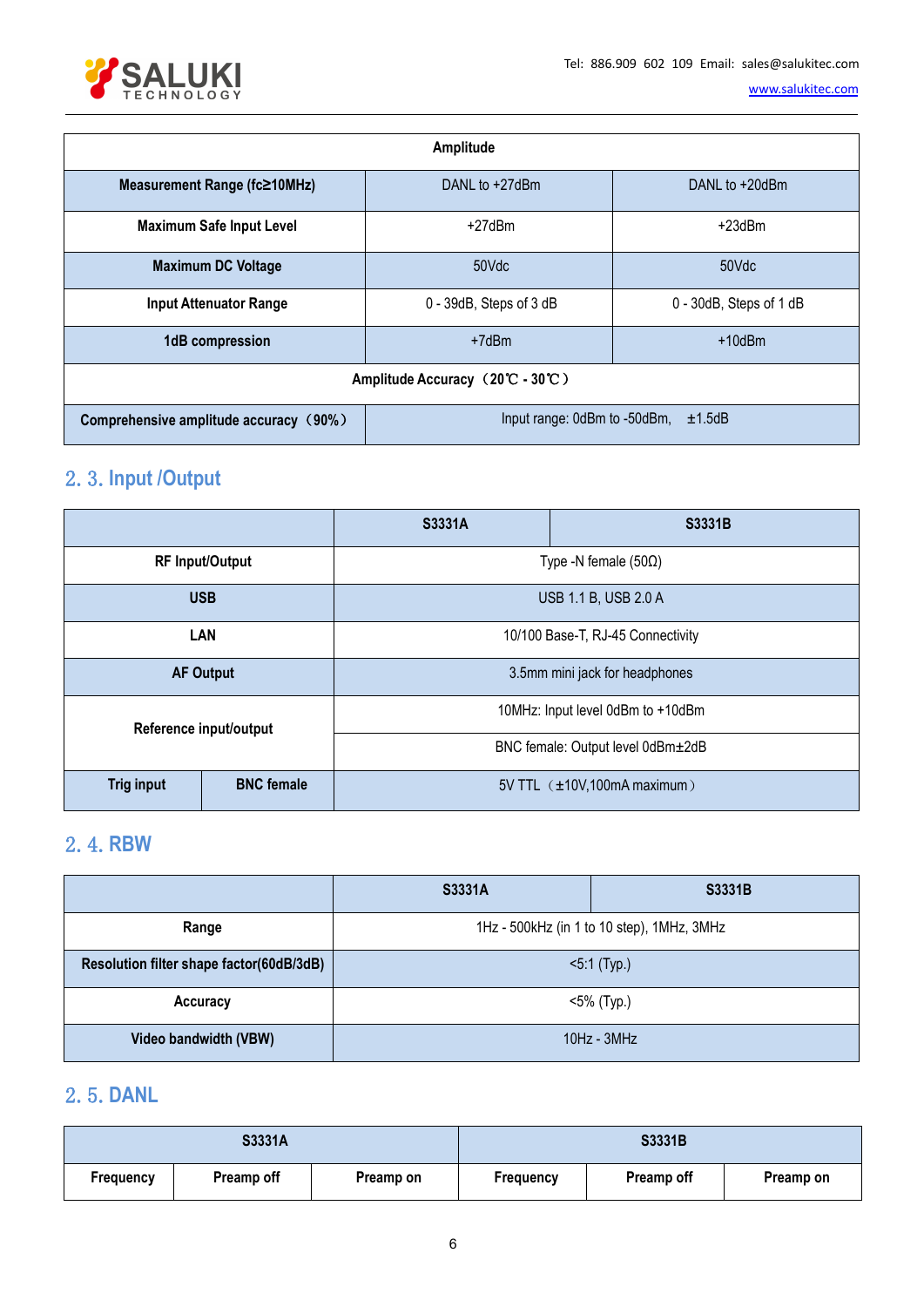

[www.salukitec.com](http://www.salukitec.com)

| 100kHz - 1MHz  | $\leq$ -100dBm-3 $\times$ (f/100kH | $\leq$ -120dBm-3×(f/100kHz) | 100kHz - 1MHz  | $\leq$ -95dBm-3 $\times$ (f/100kHz) | $\leq$ -110dBm-3 $\times$ (f/100kH |
|----------------|------------------------------------|-----------------------------|----------------|-------------------------------------|------------------------------------|
|                | $z$ )dB                            | dB                          |                | )dB                                 | $z$ )d $B$                         |
| $1MHz - 10MHz$ | $<$ -130 $dBm$                     | <-150dBm                    | $1MHz - 10MHz$ | $<$ -125 $dBm$                      | $<$ -140 $dBm$                     |
| 10MHz - 1GHz   | $<$ -135 $dBm$                     | $<$ -155dBm                 | $10MHz - 2GHz$ | $<$ -133 $dBm$                      | $< -148$ dBm                       |
| 1GHz - 3.6GHz  | $<$ -130 $dBm$                     | $<$ -148 $dBm$              | 2GHz - 3.4GHz  | $<$ -130 $dBm$                      | $<$ -143 $dBm$                     |
|                |                                    |                             | 3.4GHz - 5GHz  | $<$ -133 $dBm$                      | $<$ -145 $dBm$                     |
|                |                                    |                             | 5GHz - 7.5GHz  | $<$ -127 $dBm$                      | <-138dBm                           |

### <span id="page-6-0"></span>2.6.**Phase Noise**

|                                                                | <b>S3331A</b>         |                  | <b>S3331B</b>         |            |
|----------------------------------------------------------------|-----------------------|------------------|-----------------------|------------|
| SSB phase noise (RBW=1kHz, Sample detector, Trace average ≥10) |                       |                  |                       |            |
| CF=500MHz                                                      | Carrier offset 30kHz  | -90dBc/Hz        | Carrier offset 30kHz  | -80dBc/Hz  |
|                                                                | Carrier offset 100kHz | -100dBc/Hz       | Carrier offset 100kHz | -90dBc/Hz  |
|                                                                | Carrier offset 1MHz   | $-110$ d $Bc/Hz$ | Carrier offset 1MHz   | -110dBc/Hz |

# <span id="page-6-1"></span>2.7.**Sweep Time**

|                   | S3331A | S3331B             |
|-------------------|--------|--------------------|
| <b>Full Span</b>  |        | 3ms - 3000s        |
| Zero Span         |        | $1ms - 3000s$      |
| <b>Sweep Mode</b> |        | Continuous, single |

### <span id="page-6-2"></span>2.8.**Spurious Response**

|                                     | S3331A | <b>S3331B</b> |
|-------------------------------------|--------|---------------|
| <b>TOI (&gt;30MHz)</b>              |        | $+13$ d $Bm$  |
| <b>SHI (&gt;10MHz)</b>              |        | $+30$ dBm     |
| Input related spurious (>10MHz)     |        | $< 60$ d $Bc$ |
| Inherent residual response (>10MHz) |        | $<$ -85dBm    |

# <span id="page-6-3"></span>2.9.**Tracking Generator**

| S3331A | S3331B |
|--------|--------|
|        |        |